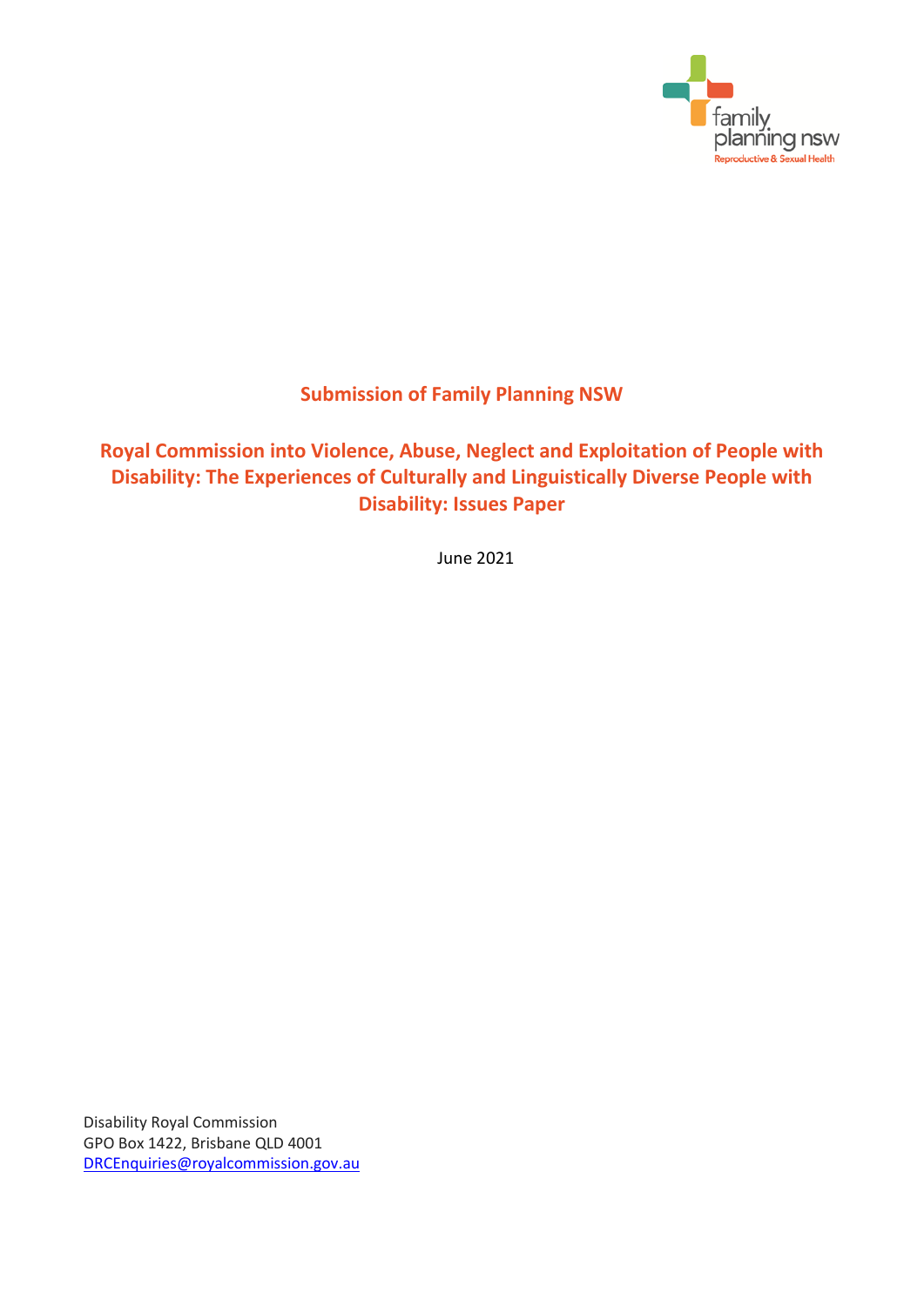Family Planning NSW welcomes the opportunity to make a submission to the Royal Commission into Violence, Abuse, Neglect and Exploitation of People with Disability regarding the 'The experiences of culturally and linguistically diverse people with disability' issues paper. We have a strong history of contributing to the Royal Commission with the aim to improve the reproductive and sexual health experiences and outcomes of people with disability.

## **About us**

Family Planning NSW is the leading provider of reproductive and sexual health services in NSW and Australia. Our mission is to enhance the reproductive and sexual health and rights of our communities by supporting all people to have control over and decide freely on all matters related to their reproductive and sexual health. We have been operating for over 95 years, working with communities across NSW, including in regional, rural and remote areas.

We have significant experience in the provision of reproductive and sexual health information and services. We provide more than 31,000 clinical occasions of service to clients annually, information and health promotion activities to communities, and best practice education and training in reproductive and sexual health for health professionals, educators, disability support workers and welfare professionals.

Family Planning NSW has been delivering targeted services to people with disability and those who support them for over 35 years, including clinical services, health promotion and professional education. As a registered provider under the National Disability Insurance Scheme (NDIS), we provide sexuality and relationship support and education via psychology services to people with disability, face to face through our Newcastle clinic, and via telehealth state wide.

We firmly believe in the right of all people to make decisions about their own body and relationships, and the right of all people to live without violence, abuse, neglect and exploitation. However, the evidence is clear that people with disability are much more likely to experience violence, particularly sexual violence, compared to people without disability.(1)

# **Recommendations**

Family Planning NSW recommends to:

- 1. invest in research and comprehensive health-related data to better understand the experiences of people with disability from CALD backgrounds
- 2. increase access to cultural responsiveness and accessibility training for health professionals, disability community workers to expand the accessibility of appropriate and inclusive reproductive and sexual health services for people with disability from CALD backgrounds
- 3. ensure reproductive and sexual health information is available in multiple languages and accessible formats, including plain language and Easy Read
- 4. implement a national comprehensive sexuality education framework that is inclusive of people with disability
- 5. provide funding for teachers, disability support workers, educators parents and carers to attend training in providing comprehensive sexuality education to people with disability
- 6. include reproductive and sexual health data collection as part of the National Disability Data Asset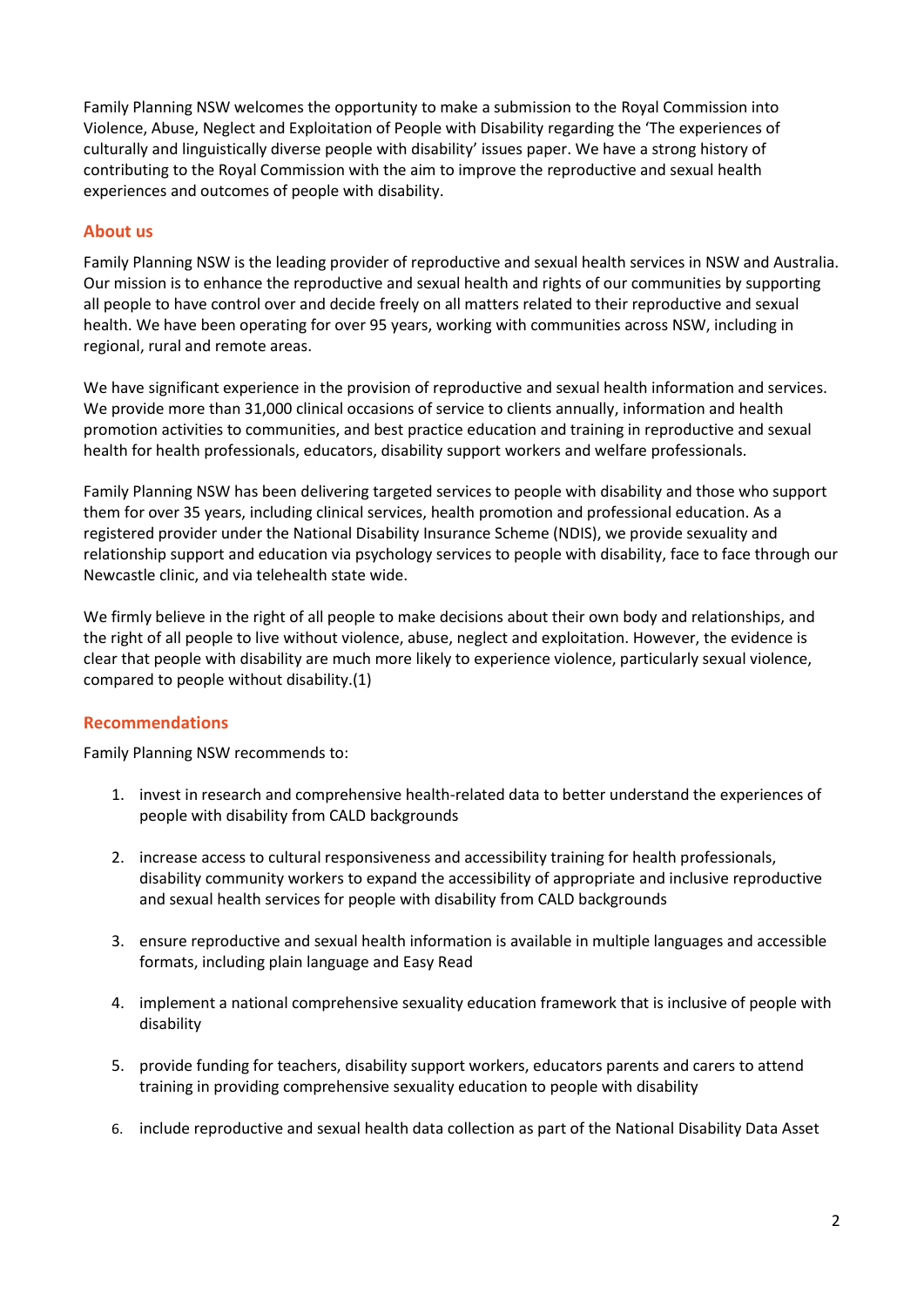## **Key points**

Family Planning NSW is committed to promoting the reproductive and sexual health and rights of people with disability. We are guided by the United Nations Convention on the Rights of Persons with Disabilities(1) and work collaboratively with people with disability and their support people to ensure that our work meets the needs of our consumers.

Family Planning NSW is concerned that people with disability from culturally and linguistically diverse (CALD) backgrounds face increased barriers to accessing reproductive and sexual health services, and as such are not provided every opportunity to experience optimal reproductive and sexual health. Additionally, we are concerned that these barriers may result in increased risk of people disability from CALD backgrounds experiencing violence, abuse, neglect and exploitation. In developing this submission, we consulted with an advocate and CALD person with disability to look at their experience and inform our submission.

### **How is disability understood or described in your family, culture, community or language?**

"There is a lot of stigma attached to being from a different culture. There is also a lot of stigma in ethnic groups around having a disability. Things are slowly changing as people are getting more aware… this has a lot to do with social media campaigns and awareness in the media. They are providing more information about people with disability.

Disability is not well understood in CALD cultures. There can be experiences of shame. You have to have a very thick skin and strong family bond."

Nidhi, advocate and CALD person with disability

#### **1. Investment in research and commitment to community consultations is needed**

There is very little literature about the reproductive and sexual health needs of people with disability from a CALD background in Australia, and no known literature that deals specifically investigates reproductive and sexual health issues and needs. The National Ethnic Disability Alliance estimates that people from CALD backgrounds with disability comprise one in 20 Australians, or approximately one million people.(2)

Most health and wellbeing related research about people with disability, particularly regarding experiences of sexuality and relationships, has been undertaken with parents or caregivers, rather than directly with people with disability themselves. It is essential that people with disability are engaged in research to ensure their voice is heard.

Alongside a lack of literature, there is a significant lack of comprehensive data on the quality of health care received by people with disability and their experiences engaging with the health care system.(3) We are concerned that Australian state-based and national registers for reproductive and sexual health data, including the National Cervical Screening Register and the NSW Sexually Transmissible Infections Surveillance Reports, do not have disability or CALD disaggregated data.

Investment in research and comprehensive health-related data is needed to better understand the experiences of people with disability from CALD backgrounds, including those from diverse groups such as people who are sexuality and/or gender diverse. Further research is needed to identify health priorities, gaps in current service provision and develop evidence-based programs and services to ensure they have full access to reproductive and sexual health services, information and education. Additionally, Family Planning NSW strongly recommend consistent and meaningful engagement and consultation with people with disability from CALD backgrounds to ensure their needs are reflected in policy and programming.

Family Planning NSW is pleased to learn that the Government is currently developing and piloting the National Disability Data Asset which aims to provide a more complete picture of the life experiences of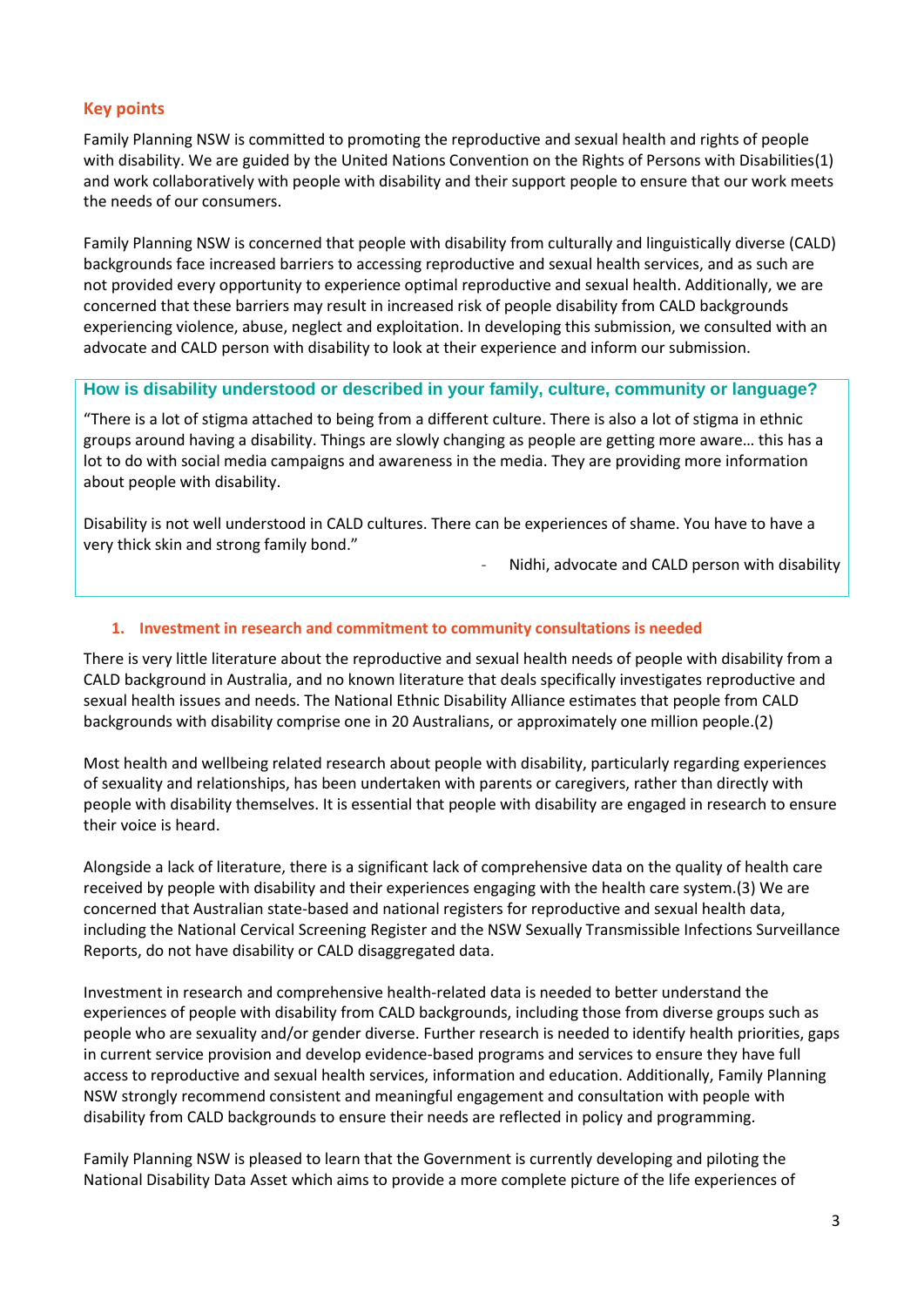people with disability. We encourage the Government to include reproductive and sexual health data collection as part of this data set to better understand the reproductive and sexual health experiences and outcomes of people with disability.

**Recommendation one:** invest in research and comprehensive health-related data to better understand the experiences of people with disability from CALD backgrounds.

**Recommendation two:** include reproductive and sexual health data collection as part of the National Disability Data Asset.

### **2. Access to reproductive and sexual health services**

It is well established that people with disability face multiple barriers to timely, affordable and accessible health care and associated services.(4) Research shows that the rate of access to disability services, including health referral services, by people with disability from CALD backgrounds is highly disproportionate to their presence in society.(5)

CALD communities, including members of the community who have a disability, are often impacted by cultural, personal and structural barriers including language constraints, health literacy levels, socioeconomic status, confidentiality concerns, unfamiliarity with the health system, and education surrounding reproductive and sexual health service access.(6) Experiences of stigma surrounding disability as well as the taboo subject of reproductive and sexual health in some CALD communities further isolate people with disability. Cultural and language barriers are most difficult to overcome, with health services often having limited access to face-to-face interpreters and in-language resources. Further, there is a lack of available CALD specialised reproductive and sexual health services and accessible information for people with disability.

People with disability from CALD backgrounds, and their support workers, parents and carers, are often unaware of the need to engage in regular reproductive and sexual health screening services due to misconceptions around the sexuality and health related needs of people with disability. Women with intellectual disability specifically face a lack of education and access to support in relation to menstrual management, contraception and cervical screening, and as such anecdotally access reproductive and sexual health services at a significantly lower rate than the wider population.

#### **Access to reproductive and sexual health services**

"People don't know there are health checks and screening you need to do each year for their health. People don't know that.

Health services often aren't accessible. Without training, they [disability support workers and health professionals] don't know how to support us, people with disability to access health services." Nidhi, advocate and CALD person with disability

Health information, programs and services must be accessible to all people and take health literacy levels into consideration during planning and development. Examples of accessible health information include resources that are written using Easy Read principles for people with intellectual disability and in multiple languages. Further, health and education services should ensure they have access to trained and qualified interpreters to assist people with disability from CALD backgrounds prior to, during and after their clinical appointments.

Health professionals, disability and community workers require training to develop skills in providing effective and culturally safe reproductive and sexual health care and support to people with disability from CALD backgrounds. Funded training and up to date information and resources should be provided to health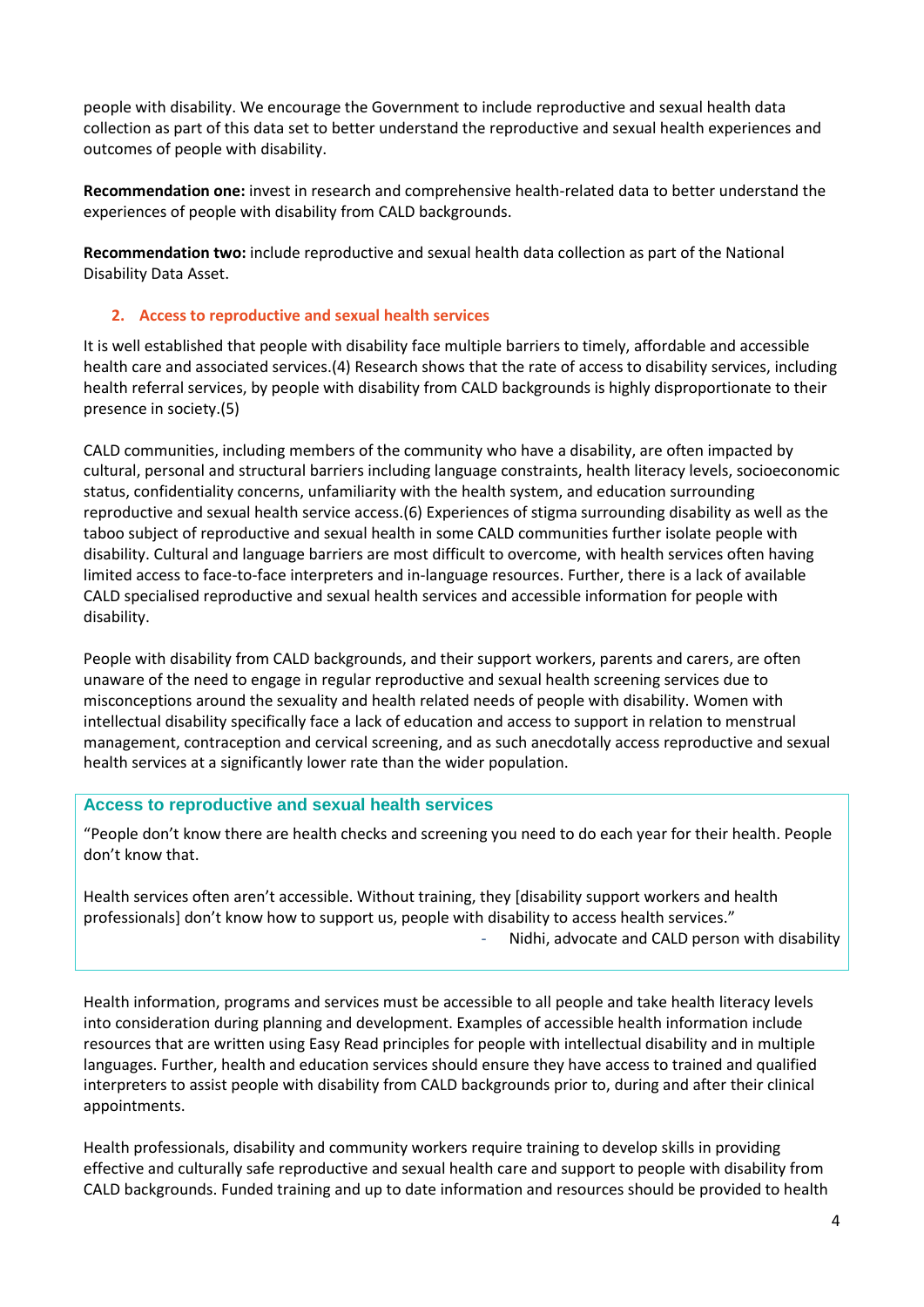professionals, disability and community workers on an ongoing basis to ensure they are able to safely and sensitively support the reproductive and sexual health needs of people with disability from CALD backgrounds.

**Recommendation three:** increase access to cultural responsiveness and accessibility training for health professionals, disability and community workers to expand the accessibility of appropriate and inclusive reproductive and sexual health services for people with disability from CALD backgrounds.

**Recommendation four:** ensure reproductive and sexual health information is available in multiple languages and accessible formats, including plain language and Easy Read.

## **3. Access to comprehensive sexuality education for people with disability, their parents and carers**

It is crucial that people receive high-quality and evidence-based comprehensive sexuality education. In Australia, comprehensive sexuality education is not currently provided consistently across the country. A global review conducted by United Nations Education, Scientific and Cultural Organization found comprehensive sexuality education has a positive impact on safer sexual behaviour, delays sexual debut, and can reduce unintended pregnancy and STIs.(7) The review found that "failing to provide marginalized adolescents and young people with comprehensive sexuality education will deepen the social exclusion that many experience, limiting their potential and putting their health, futures and lives at greater risk".(7)

Comprehensive sexuality education is particularly important for people with disability. Often, people with disability are not able to engage with accessible comprehensive sexuality education that is tailored to their needs. Additionally, some cultural barriers may prevent people with disability from CALD backgrounds from accessing such education. Teachers require the skills and confidence to provide comprehensive sexuality education that is evidence-based, accessible and inclusive. It is commonly presumed that such education is unnecessary for students and people with disability, particularly those with higher support needs or additional language requirements.

### **What are the experiences of children and young people from CALD backgrounds?**

"There is some, but not a lot, of information out there for CALD children and young people with disability, especially around the areas of puberty which can be sensitive. There is no training for puberty or sexual health.

People from CALD communities don't talk about it and there are very little open discussions. All people need this information. Information needs to be made available with translation...interpreter services and in multiple languages so everyone can use it."

Nidhi, advocate and CALD person with disability

Family Planning NSW has been supporting parents and carers of people with disability over the last decade by running face to face workshops, forums and online webinars that help to equip them with knowledge, skills and information to support the reproductive and sexual development of people with disability. A recent evaluation of these workshops indicated that parents and carers had significant improvement in their knowledge and confidence in providing sexuality support, inclusive of comprehensive sexuality education, to people with disability.

Family Planning NSW also delivers training to teachers, disability support workers and other health professionals to build their capacity to support people with disability in reproductive and sexual health. A recent needs assessment investigating the current landscape of sexuality support provision from the perspective of disability sector workers and Disability People's Organisations across NSW, found that the majority of respondents had not completed any formal sexuality and disability training and did not know such training existed or were not supported by their organisation to complete the training.(8)